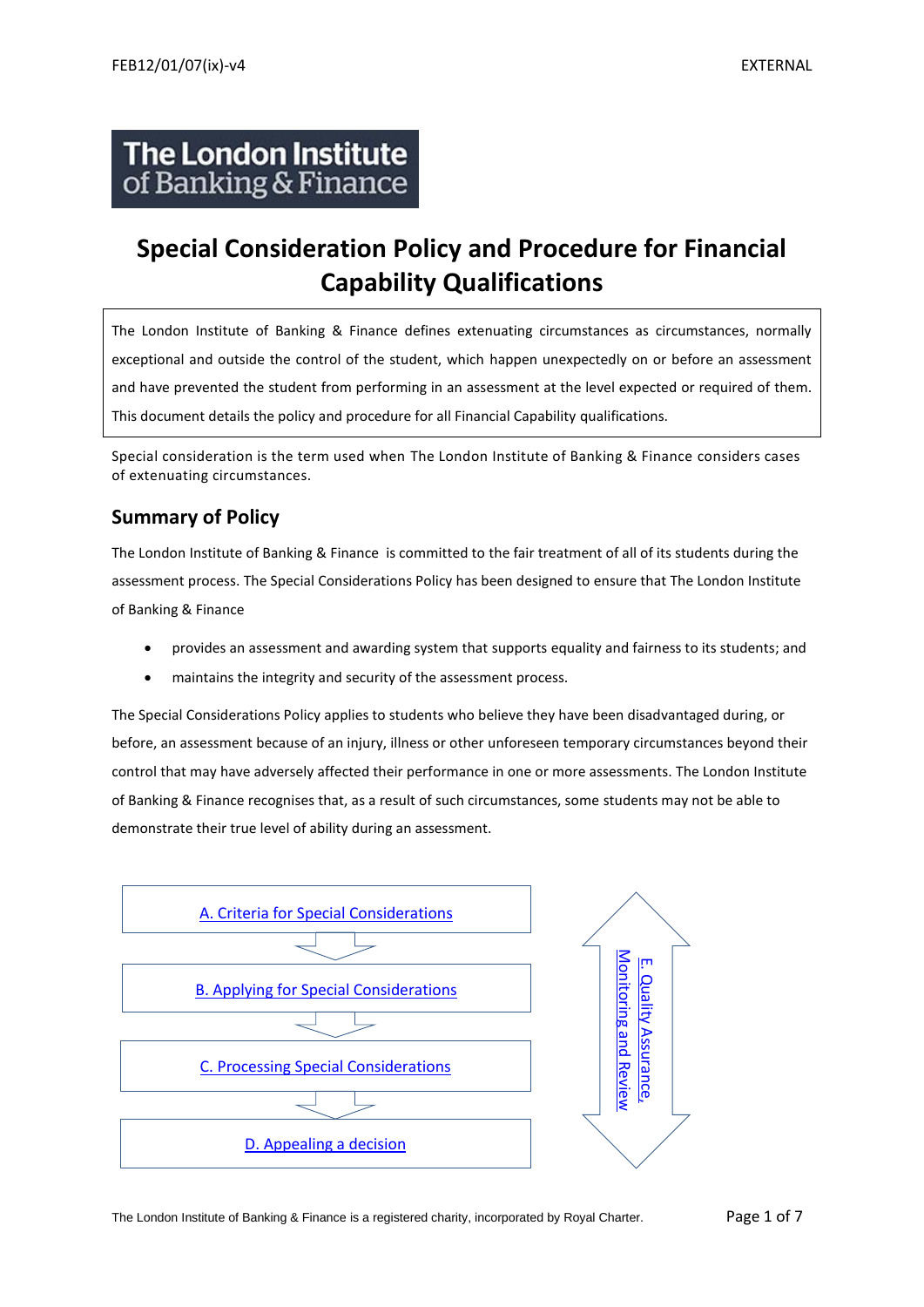## <span id="page-1-0"></span>**1.0 Section A – Criteria for Special Considerations**

- 1.1 Claims relating to examinations must be submitted within five working days of the assessment. Claims relating to written assignments must be submitted on or before the date of submission.
- 1.2 If a centre is aware of an extenuating circumstance which affects a student's ability to study prior to the timeframes stated under paragraph 1.1, they must inform The London Institute of Banking & Finance immediately.
- 1.3 If a centre does not present the student's claim within the timeframes set out in paragraphs 1.1 and 1.2 the centre will be considered as declaring the student 'fit to sit' the assessment concerned.
- 1.4 Where there are reasonable grounds The London Institute of Banking & Finance may, exceptionally, consider accepting late submission of special consideration claims.
- 1.5 The London Institute of Banking & Finance will not consider requests for special consideration if the issues / circumstances concerned have previously been addressed through the implementation of special arrangements under The London Institute of Banking & Finance's Reasonable Adjustments policy.
- 1.6 Likely acceptable extenuating circumstances.

The following is a non-exhaustive list of examples of what The London Institute of Banking & Finance accepts as a special consideration.

- i. Bereavement- death of close relative/significant other (of a nature which, would have led to an absence from the centre).
- ii. Serious short term illness or accident (of a nature which, would have led to absence) that could not have been addressed in advance through a reasonable adjustment request.
- iii. Evidence of a long term health condition deteriorating.
- iv. Evidence of a long term health condition which has reoccurred.
- v. Significant adverse personal / family circumstances.
- vi. Significant disruption at the assessment venue during or immediately before the assessment was due to take place that is beyond the control of the centre.
- vii. Incorrect information provided to the centre.
- viii. Scripts that have not been presented for marking, unless this was the responsibility of the student.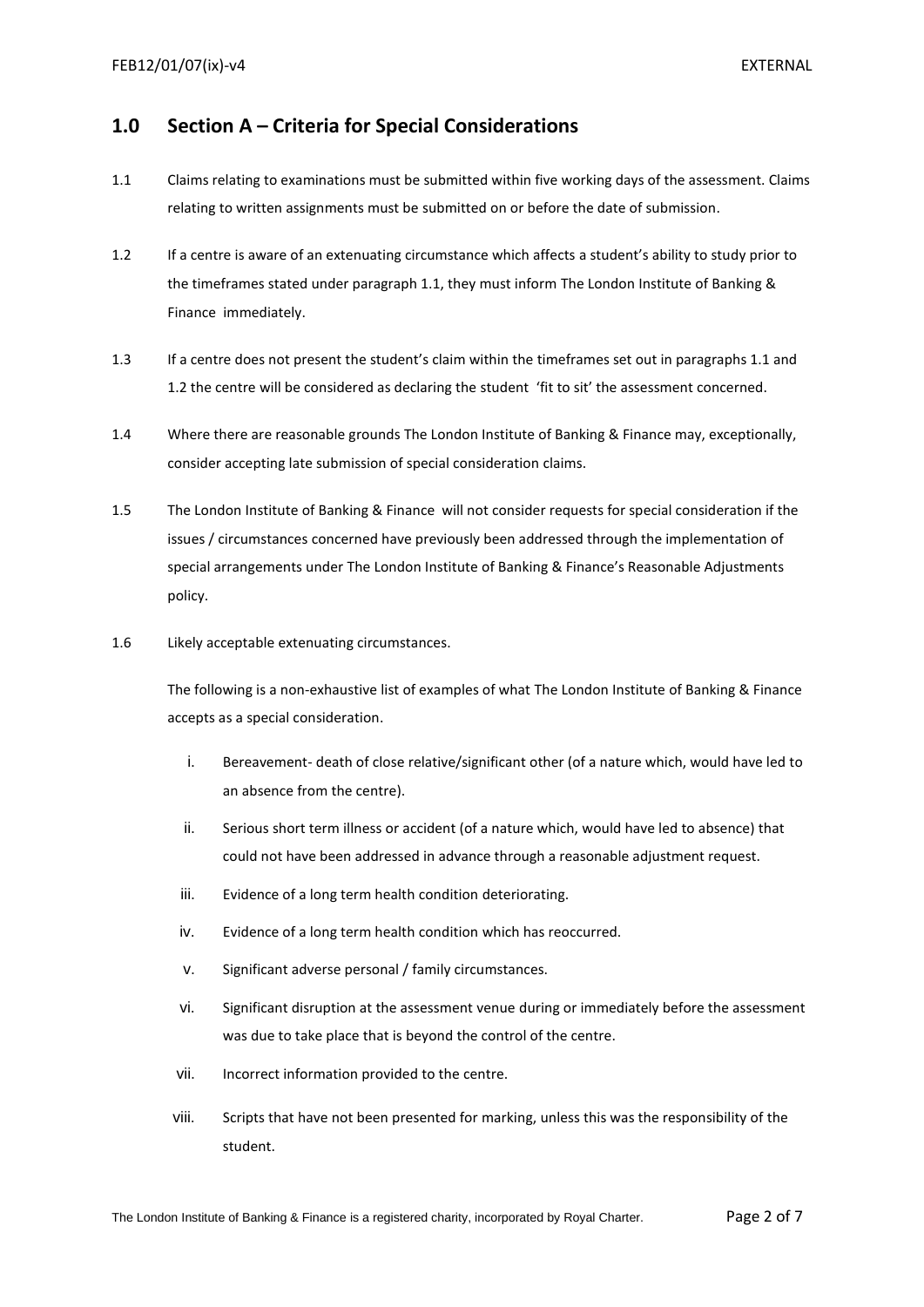ix. Other significant exceptional factors outside the control of the student, for which there is evidence of something that caused a student not to perform to their best ability.

#### 1.4 **Unlikely acceptable extenuating circumstances**

The following is a non-exhaustive list of circumstances unlikely to be regarded as falling within the relevant definition.

- i. Alleged statement of a medical condition without reasonable evidence (medical or otherwise) to support it.
- ii. Alleged medical circumstances for which appropriate adjustments for extenuating circumstances have already been made.
- iii. Retrospective evidence that is evidence that was not in existence at the same time as the extenuating circumstance, eg a doctors note which states that the student was seen (after the illness occurred) and declared they had been ill previously.
- iv. A circumstance that was foreseeable or preventable.
- v. Long term health condition for which the student is receiving reasonable or appropriate adjustments.
- vi. Minor illness or ailment, which would be unlikely to lead to absence from the centre.
- vii. Holidays, regardless of the date of booking.
- viii. Financial issues.
- ix. Personal computer / printer problems.
- x. Poor practice e.g. no back up of electronic documents.
- xi. If there is a resit opportunity.
- xii. Claims that students were unaware of the dates or times of submission or examination.
- xiii. Late disclosure of circumstances on the basis that students felt unable to confide in a staff member about their extenuating circumstances.
- xiv. Poor time management.
- xv. Transport issues unless satisfactory evidence can be provided.
- 1.5 If the student's examination or assessment performance (including assessed coursework) has been affected due to the student breaking the law or consuming alcohol or any other non-prescribed drugs, The London Institute of Banking & Finance will reserve the right not to consider their application for special consideration.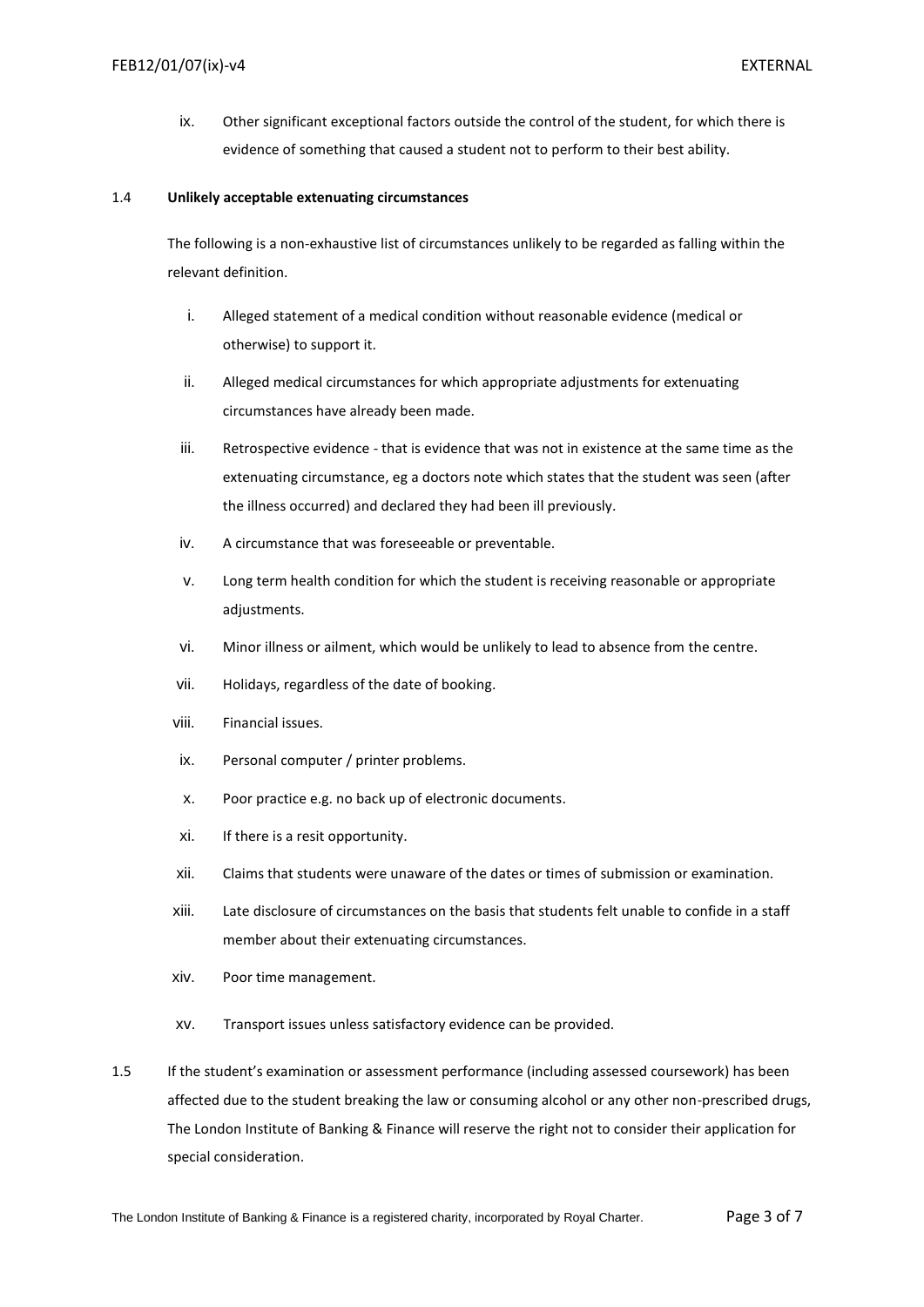1.6The London Institute of Banking & Finance will not make a special consideration that affects the integrity of the qualification or disadvantages other students.

## <span id="page-3-0"></span>**2.0 Section B – Applying for Special Considerations**

- 2.1 Applications for special consideration will only be considered for the second available assessment attempt
- 2.2 Applications for special consideration are made by a centre<sup>1</sup> on behalf of a student or group of students whom they have registered with The London Institute of Banking & Finance. Centre applications must be submitted by an authorised centre representative, usually either the named examinations officer or the Head of Centre.
- 2.3 Any information supplied by a centre on behalf of their student(s), in respect of an application for special consideration will, as far as possible, be treated as confidential and will only be used on a 'need to know' basis.
- 2.4 Centres should be aware that failure to comply with The London Institute of Banking & Finance guidance regarding special considerations has the potential to constitute maladministration and could lead to The London Institute of Banking & Finance withholding student result(s). Failure to comply is defined as any or all of the following:
	- i. putting in place arrangements without seeking prior approval from The London Institute of Banking & Finance;
	- ii. exceeding the allowances agreed with The London Institute of Banking & Finance;
	- iii. agreeing adjustments that are not supported by appropriate and verifiable evidence;
	- iv. failing to maintain records of special considerations for audit; or
	- v. failing to report reasonable adjustments to The London Institute of Banking & Finance.
- 2.5 Applications should be submitted to The London Institute of Banking & Finance Financial Capability Services team using the Financial Capability Special Considerations Application Form , along with any supporting evidence. For example:
	- Death certificate

Medical / health certificate (with relevant date to the assessment)

 $1$  Centres are organisations who are involved with any part of the delivery of qualifications on behalf of The London Institute of Banking & Finance*.* Centres may be schools, colleges or any other venue where the delivery of learning, including teaching and / or assessments, leading to an The London Institute of Banking & Finance qualification is conducted.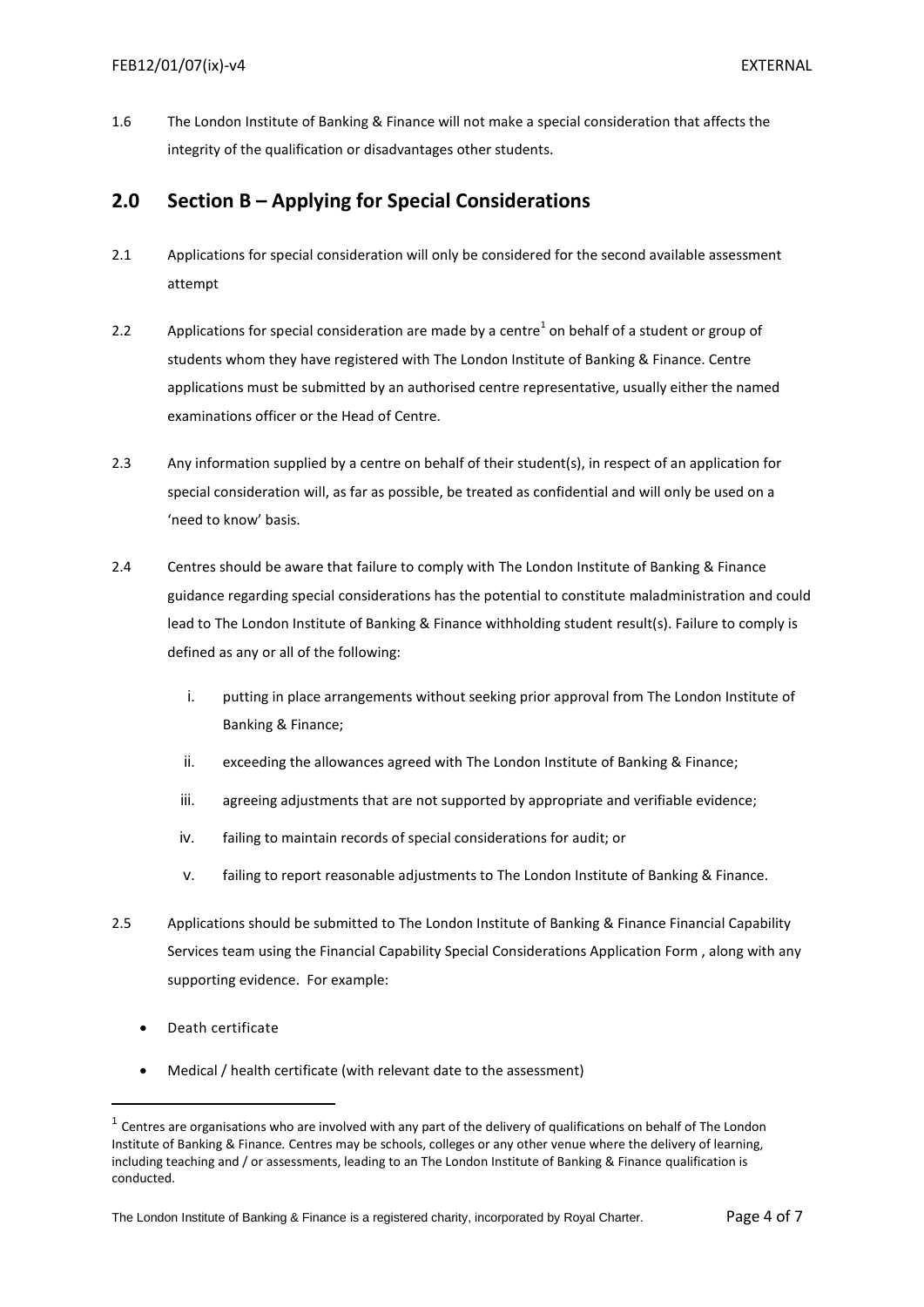- Letter of support / explanation from the centre
- 2.6 Before submitting an application the centre should contact The London Institute of Banking & Finance Financial Capability Services team (by telephone on +44 (0) 1227 828234 or email fcexams@libf.ac.uk), . This allows The London Institute of Banking & Finance and the centre to fully understand the circumstances of the request, agree whether special consideration is the appropriate action, and to provide advice on the type of supporting evidence required.
- 2.7 The application must be completed by an appropriately authorised member of centre staff, usually the named examinations officer.
- 2.8 Applications for special consideration must be fully supported by independent evidence. It is the responsibility of the centre, not The London Institute of Banking & Finance, to include (with the application) details of any report that they have made, any record made by the invigilator at the time of the assessment / examination and / or independent evidence from a medical practitioner or specialist in support of the application. The London Institute of Banking & Finance reserves the right not to consider an application for which no supporting evidence is provided.
- 2.9 All supporting documentation must be in English, legible, dated, include the student's full name and be on headed paper as appropriate.
- 2.10 All evidence must be valid and include specific dates for the period stated within the student's application and support the circumstances detailed within the claim form.
- 2.11 The centre retain all the necessary supporting evidence for the special consideration claim for a minimum of five years*.* The London Institute of Banking & Finance reserves the right to request sight of this documentation at any time within this five year period

### <span id="page-4-0"></span>**3.0 Section C – Processing Special Considerations**

- 3.1 The London Institute of Banking & Finance will acknowledge the application for special consideration within five working days of receipt and advise the date when the application will be considered by the Concessionary Board.
- 3.2 Applications for special consideration are reviewed by the Financial Capability Services team in terms of the student's individual and specific circumstances, with reference to the supporting evidence / documentation provided.
- 3.3 All decisions made by the Financial Capability Services team are monitored by the Concessionary Board on a quarterly basis to ensure consistency and fairness in decisions.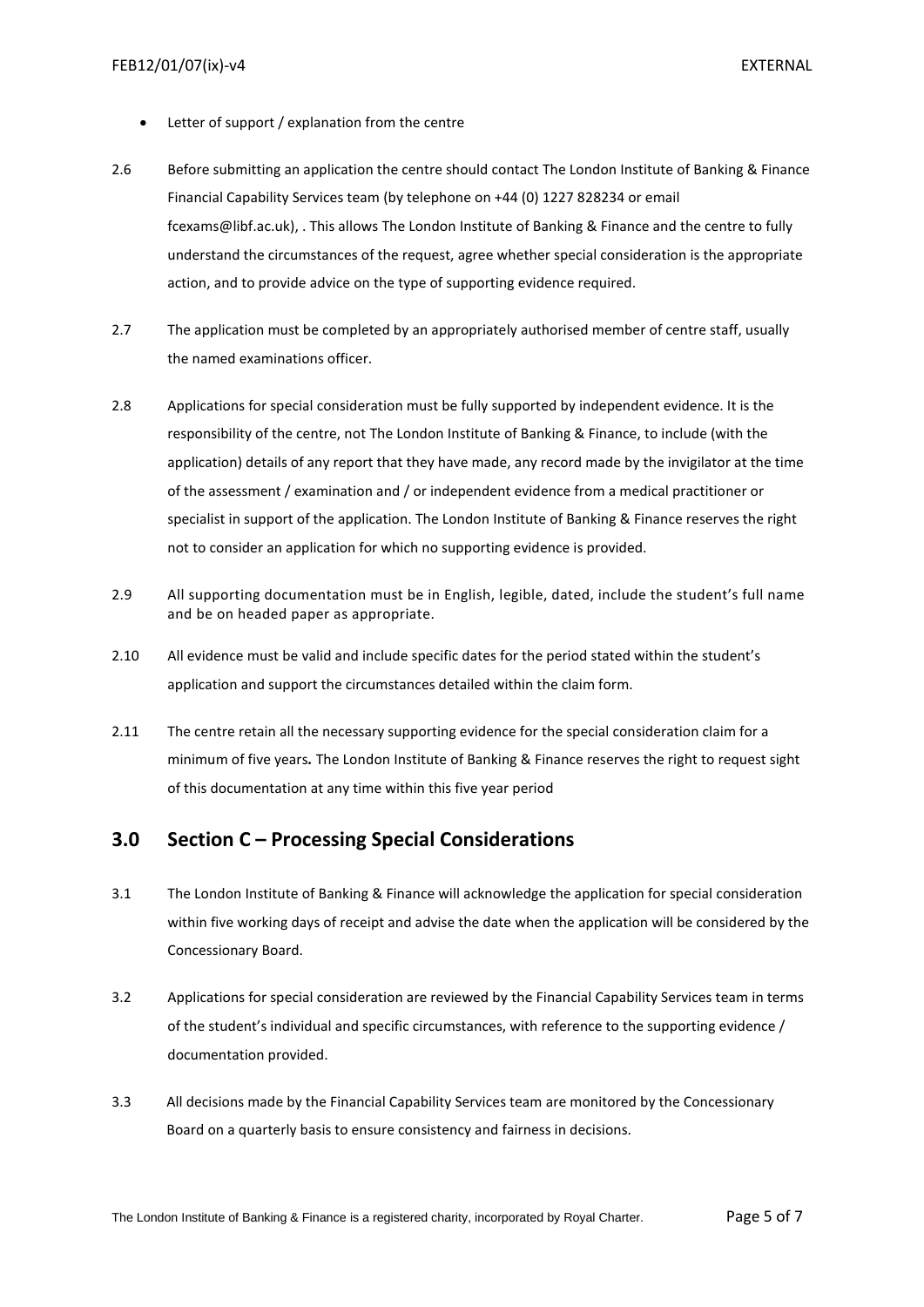- 3.4 If necessary, the Financial Capability Services team may refer cases to the Concessionary Board for a decision.
- 3.5 When deciding upon the outcome of an application for special consideration, The London Institute of Banking & Finance will, in addition to making a judgement upon the individual merits of the case under review, take into account the outcome of previous claims of a similar nature. This action maintains the consistency and fairness of The London Institute of Banking & Finance's assessment procedures.
- 3.6 The London Institute of Banking & Finance will contact the centre within 10 working days of receipt of the application with one of the following outcomes:
	- i. confirmation that the special consideration request has been approved; and / or
	- ii. details of the measures to be taken as a result; or
	- iii. reason(s) for the application being declined.
	- iv. Advise that the special consideration request has been referred to the Concessionary Board for a decision. Where this occurs, the centre will be advised of the time frame for a decision.
- 3.7 If The London Institute of Banking & Finance approves the special consideration request then one of the following outcomes will be actioned to ensure that the student is not disadvantaged. Please note this list is not exhaustive and applications are considered on a case by case basis.
	- Sit / submit assessment at next available opportunity
	- Amend registration
- 3.8 The outcomes listed under paragraph 3.4 are usually free of charge to the centre, though the Concessionary board reserve the right to apply a charge where appropriate.
- 3.9 If, at any time, The London Institute of Banking & Finance finds that an application for special consideration was fraudulent, it will consider this to be malpractice and will investigate according to the Student Malpractice Policy.
- <span id="page-5-0"></span>3.10 The London Institute of Banking & Finance reserves the right to withdraw any certification made as a result of the special consideration applied in such circumstances, subject to the outcome of a malpractice investigation. The outcome of the investigations undertaken by The London Institute of Banking & Finance may be shared with any key stakeholders.